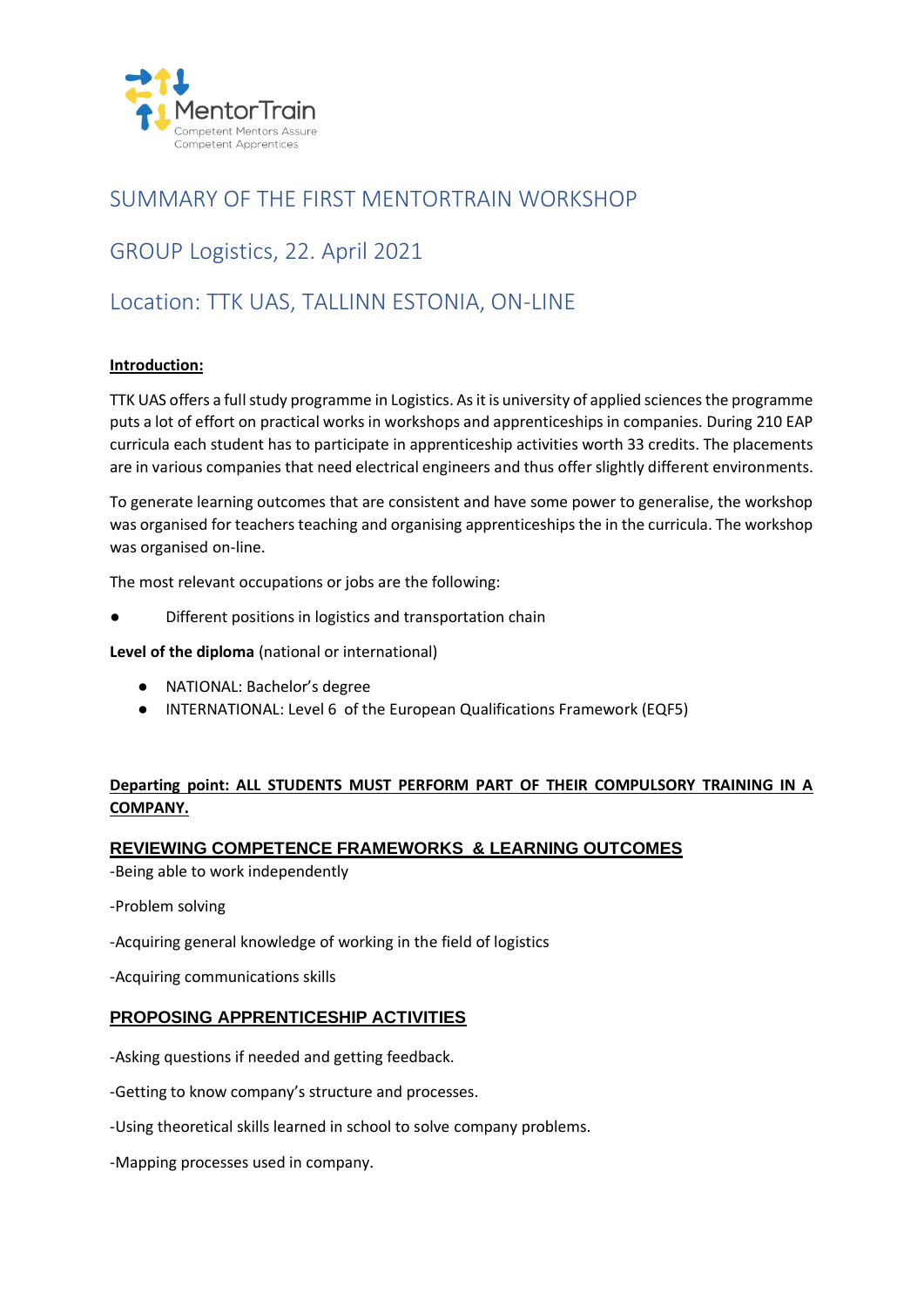

-Using ICT and software used in the company.

-Using theoretical skills learned in school to solve company problems (starting from simple ones.

-Communicating with colleagues and clients about business matters.

-Communicating with colleagues with different duties.